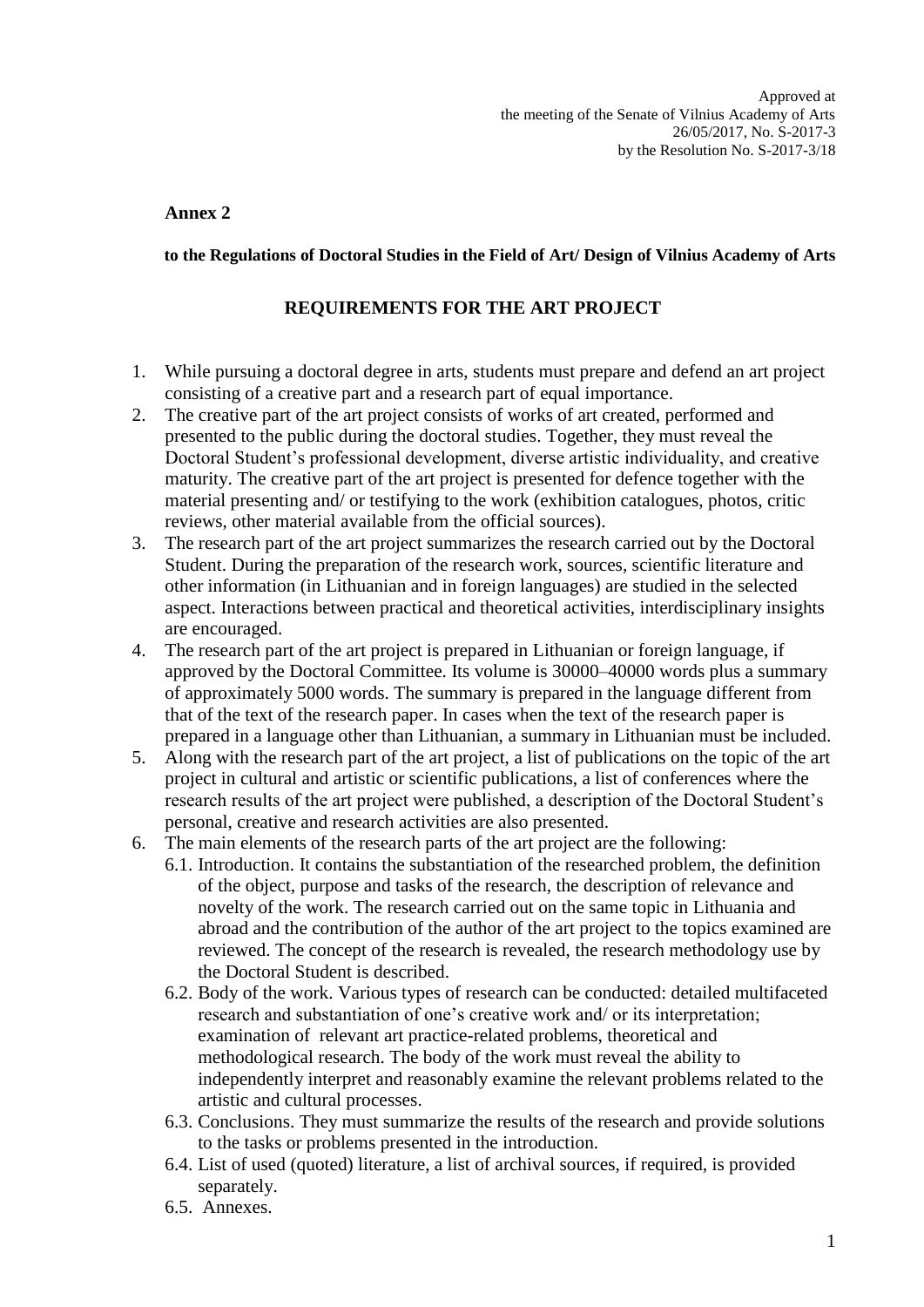- 6.6. Acknowledgements may be included before the Introduction.
- 7. The Doctoral Student must prepare a detailed summary of the art project:
	- 7.1. The summary must define the concept of the art project, the creative problem, the purpose, the relevance in the discourse of the field of art and the context of personal creative work. The applied creative strategies and methods of research, the most important results and their conclusions defended by the Doctoral Student are presented.
	- 7.2. At the end of the summary, a list of the Doctoral Student's scientific publications on the topic of the art project, indicating the title of the journal (publication), year, volume, pages and co-authors, as well as a list of papers on the topic of the art project presented at conferences must be included. The information about the Doctoral Student presented in the summary must include details on his/ her higher education studies, acquired degrees, professional activities, internships in foreign research and study institutions.
- 8. The first part of the cover page of the art project must include the following:
	- 8.1. institution where the doctoral art project is defended;
	- 8.2. name and surname of the Doctoral Student;
	- 8.3. title of the art project;
	- 8.4. Words "Art Project";
	- 8.5. field of studies and area of art studies, code of the area of art studies;
	- 8.6. place (city) and year.
- 9. The second part of the cover page of the art project must include the following:
	- 9.1. period and place of preparation of the art project;
	- 9.2. if the art project is defended externally, the words "Art project defended externally" must be added;
	- 9.3. Doctoral Student's Supervisor, Research Supervisor and Adviser (s) (if any). Information on the Supervisor and Adviser(s) must be presented in the following order: current pedagogical/ scientific position, degree, name, surname, workplace (full name), field and area of art/ science and its code. If the Supervisor of the Doctoral Student was replaced, the previous Supervisor and the period of his/ her work must also be indicated. If the Supervisor or Adviser of the Doctoral Student is a foreign researcher, his/ her country must be indicated next to his/ her workplace.
- 10. The first part of the cover page of the summary of the art project must include the following:
	- 10.1. institution where the art project is defended;
	- 10.2. name and surname of the Doctoral Student;
	- 10.3. title of the art project;
	- 10.4. words "Summary of the Doctoral Art Project";
	- 10.5. field of studies and area of art studies, code of the area of art studies;
	- 10.6. place (city) and year.
- 11. The second part of the cover page of the summary of the art project must include the following:
	- 11.1. period and place of preparation of the art project;
	- 11.2. if the art project is defended externally, the words "Art project defended externally" must be added;
	- 11.3. Doctoral Student's Supervisor, Research Supervisor and Adviser (s) (if any). Information on the Supervisor and Adviser(s) must be presented in the following order: current pedagogical/ scientific position, degree, name, surname, workplace (full name), field and area of art/ science and its code. If the Supervisor of the Doctoral Student was replaced, the previous Supervisor and the period of his/ her work must also be indicated. If the Supervisor or Adviser of the Doctoral Student is a foreign researcher, his/ her country must be indicated next to his/ her workplace.
	- 11.4. title of the art project Defence Council;